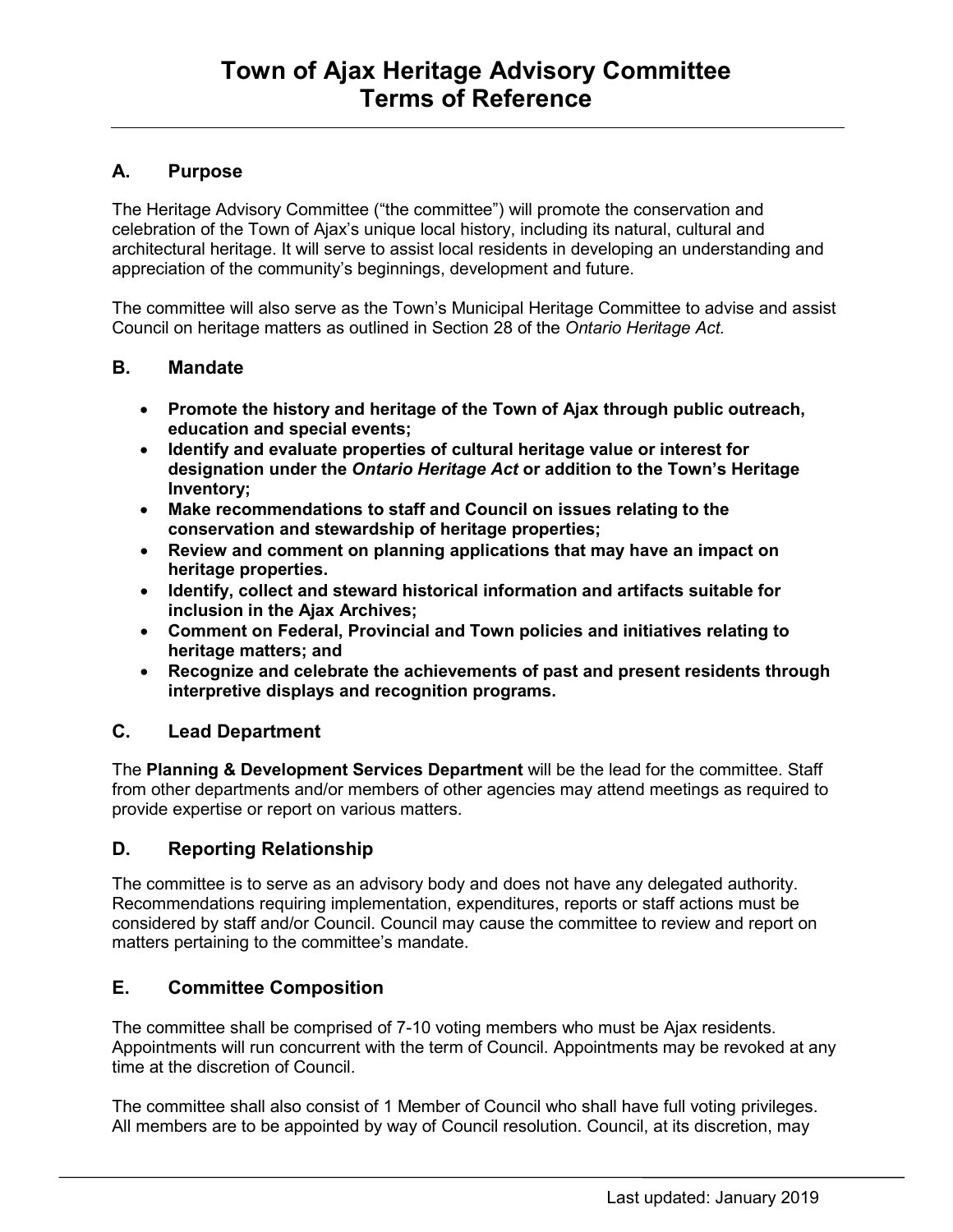wish to change the appointed Council representative during the term of Council. The Mayor is an ex-officio member.

Representatives from the **Planning & Development Services Department** and the **Legislative & Information Services Department** will serve as a staff resource liaisons to the committee.

The Committee Coordinator will provide organizational and procedural support to the committee. Other staff and delegates may be invited to provide input at times, however, they are not to be counted towards quorum and do not have voting privileges.

# **F. Chairperson**

The Chairperson is responsible for leading the discussion at each meeting pursuant to the meeting agenda and the committee's mandate. If a Chair or Vice-Chair is not present, members are to select an acting Chairperson to serve in the same capacity for the duration of that meeting. The annual rotation process for the Chair and Vice Chair is outlined in **Committees and Boards Policy 047**.

## **G. Subcommittees**

Subcommittees *may* be formed to complete specific tasks related to the committee's mandate and work plan but must report through the committee.

# **H. Decision Making and Voting**

Where possible, decisions and recommendations will be made by way of consensus. When a formal vote is necessary, a motion must be moved and seconded prior to voting. A resolution is deemed to be carried if the majority of members present vote in the affirmative. Recorded votes shall not be permitted. The committee shall not reconsider a previous decision, unless directed to so by Council.

## **I. Work Plan**

The committee work plan shall be developed by **Planning & Development Services** with assistance provided by **Legislative & Information Services** staff and will appear as a standing item on the agenda so as to facilitate a regular review by the staff liaison representative(s) and/or the committee if deemed to be necessary.

## **J. Meeting Structure and Format**

Meetings will generally be scheduled on a monthly basis, with the exception of July and August. Heritage Advisory Committee Meetings shall be scheduled the first Wednesday of the month, from 6:30 – 8pm. The Committee shall meet a minimum of four times annually.

An agenda package, including meeting materials and previous meeting minutes will be posted on the Town's website one week in advance of the meeting date. The Committee Coordinator will provide minute-taking support to the committee.

Staff shall be responsible for forwarding substantive action items and recommendations to the appropriate staff for review and action as necessary. Staff presenting to a committee or soliciting feedback shall be responsible for following up on the feedback received. An update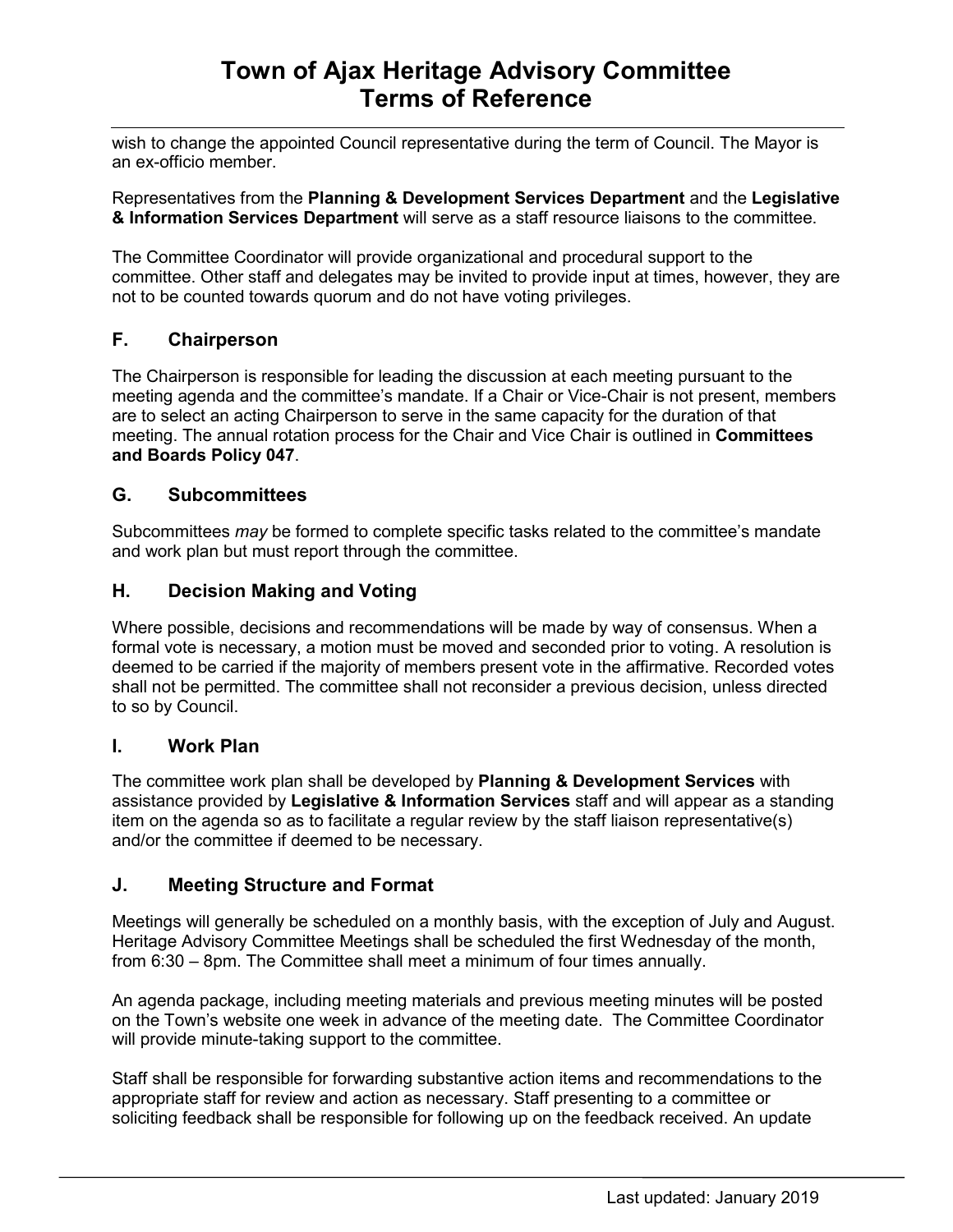# **Town of Ajax Heritage Advisory Committee Terms of Reference**

shall be provided to Members at a future meeting. All recommendations must relate to the committee's mandate.

In consultation with the committee and Council, representatives from the **Planning & Development Services** and **Legislative & Information Services** departments will generate content for each meeting so as to ensure progress of the committee's work plan.

Committee meetings are open to the public and are subject to the provisions of Section 239 of the *Municipal Act, 2001*. Members of the public who are in attendance shall not interfere with the conduct of the committee.

The *Town of Ajax Committee/Board Policy & Procedure* (Policy 047) shall be followed for all matters not specifically addressed within this document. These Terms of Reference are established by Council and can only be altered by Council approval.

## **K. Meeting Procedures**

### **1. Attendance**

A minimum of 6 voting members shall be required for a meeting to be held. In the absence of a meeting, the Committee Coordinator may circulate content to members through alternative means (email) in order to obtain informal feedback for that particular item, especially those items that are time-sensitive in nature.

### **2. Agenda**

Meeting structure, agenda and minute formats should meet the needs of individual Advisory Committees, while ensuring consistency, completeness and accountability. The following components shall be included in Heritage Advisory Committee agendas:

- a) Call to Order
- b) Conflict of Interest
- c) Approval of Minutes
- d) Presentations/Discussion Items
- e) Standing Items
	- i. Heritage Permit Updates
	- ii. Work Plan Review
- f) Correspondence
- g) Feedback Updates
- h) New/Other Business
- i) Next Meeting
- j) Adjournment

Staff liaison or those staff with a forecasted agenda item shall submit agenda content to the Committee Coordinator by no later than noon, one week prior to the scheduled meeting date. If no substantive agenda content is received by the content deadline, the meeting will be cancelled.

The business of each meeting shall be taken up in the order in which it is listed on the agenda, unless otherwise agreed to by members present.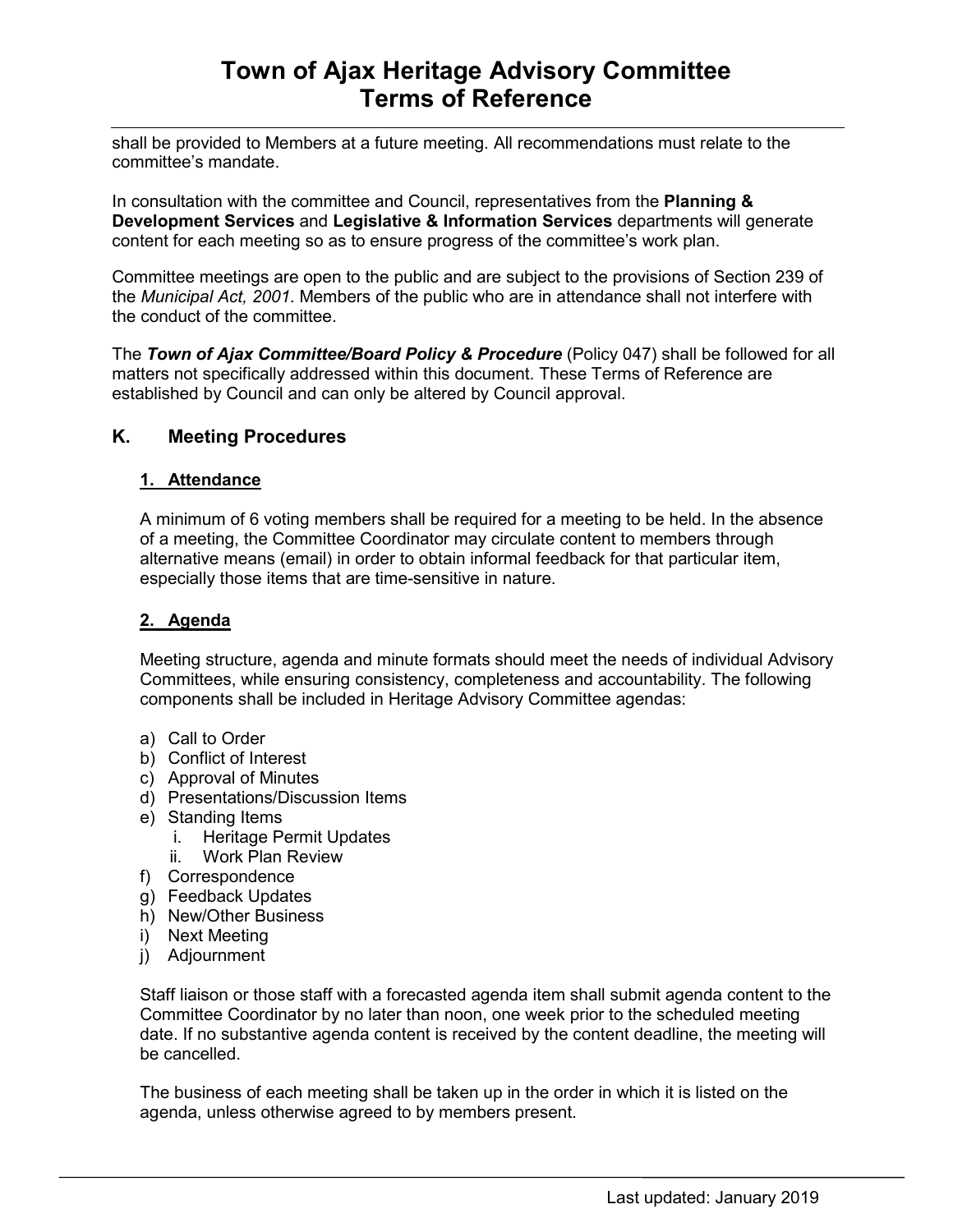# **3. Minutes**

Minutes shall briefly outline the substance of each item listed on the agenda, including action items and recommendations. Draft minutes of each meeting shall be posted on the Town's website once available and shall be presented to the Committee at its next meeting for approval.

### **4. Presentations to Committee**

Individuals interested in presenting as a delegation to the Heritage Advisory Committee must submit their request to Town Staff (staff liaisons and/or Committee Coordinator) in writing, no later than **two weeks** prior to the scheduled meeting date. Only one spokesperson per group/organization shall be permitted to speak on a matter. Individuals shall be limited to speak for no more than 10 minutes. A five minute extension to speak may be decided, without debate, by a majority of Committee Members present.

Individuals making a presentation to the Heritage Advisory Committee shall not:

- a) Speak disrespectfully of any person
- b) Use offensive words
- c) Speak on any subject other than the subject for which they have received approval to address Committee
- d) Disobey the decision of the Chair or Committee
- e) Enter into cross debate with other persons present, Town staff, Members or the Chair

Members shall be permitted to ask questions of delegate(s), but shall not make statements to enter into debate with such persons.

### **5. Rules of Order**

Members are encouraged to ask questions engage in discussion and share feedback following presentations and delegations. The committee Chair shall maintain order and decorum during the meeting and decide the order of questions.

Members shall indicate to the Chair their desire to speak and wait to be acknowledged by the Chair before speaking. Only one member shall speak at a time. All members are equal and no member has seniority over another member. No member shall interrupt another member while speaking.

### **6. Conflict of Interest**

Members shall adhere to the Town of Ajax Code of Conduct for Local Boards. It is the responsibility of Members to identify and disclose any conflict of interest as defined under the *Municipal Conflict of Interest Act.*

Members shall disclose and conflicts at the opening of a meeting, prior to any discussion on the matter, and shall not take part in discussion or vote on such matter. Members shall not in any way attempt to influence the voting on a matter before, during or after the meeting. Where a member is absent from a Meeting which included a matter on which they have a conflict of interest, the member shall disclose the conflict at the next meeting they attend. All disclosed